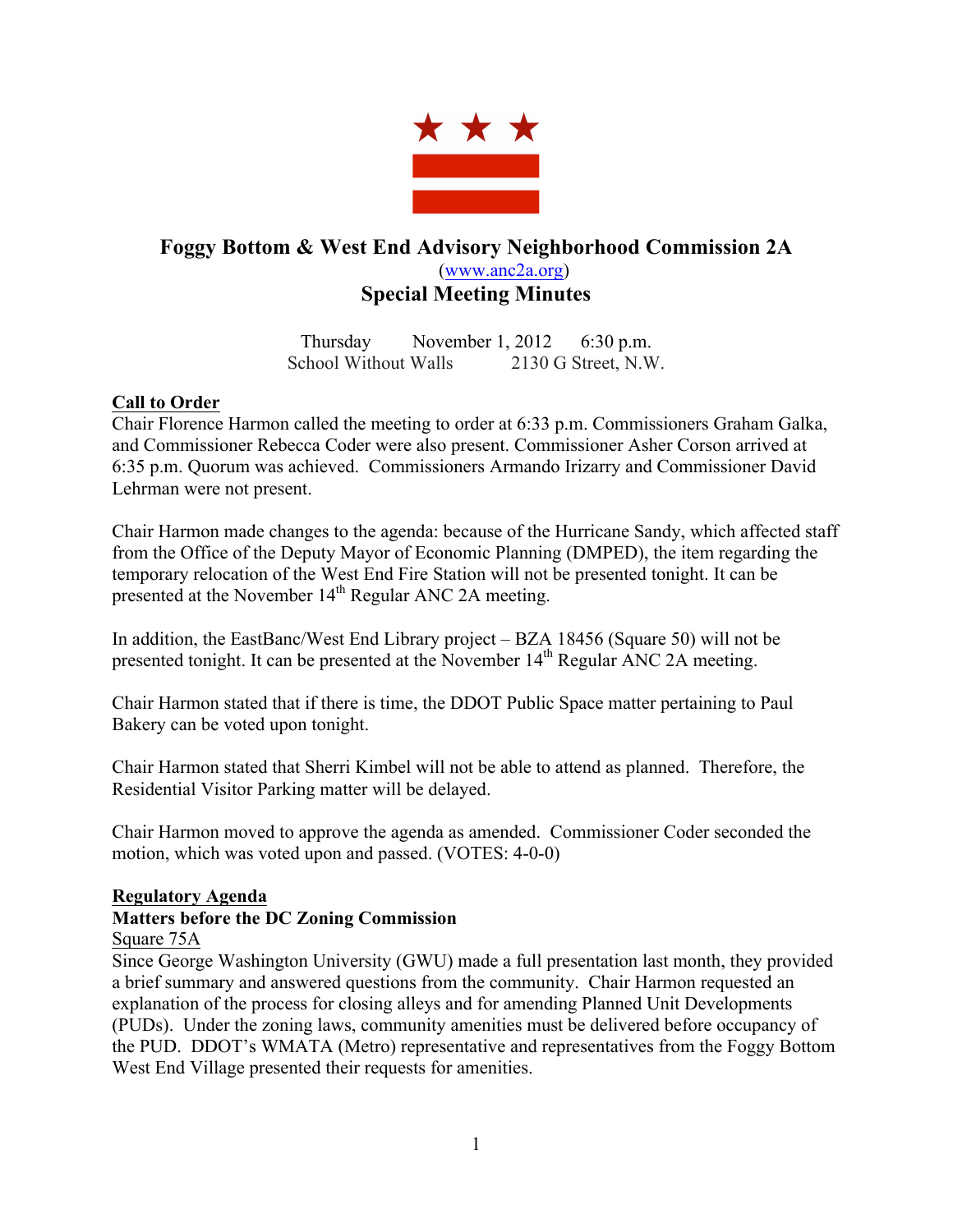### *GWU Summary of Square 75A Project:*

Representatives of GWU summarized the history of the project. GWU's Campus Plan was approved as a first stage PUD for the entire campus, which included 16 development sites, one of which is the west half of Square 75. When Kaiser-Permanente, the tenant, informed GWU (owner of the site) that they were leaving on September 15, 2011, GWU decided to add this site to the development of Square 75. They asked to modify the first stage PUD to add the "Kaiser site" and rezone it to a C-4 with a 10 FAR, which approximates 44,275 square feet. Currently, the "Kaiser site" is zoned C-3 with 6.5 FAR. Representatives of GWU offered as amenities the seven units of affordable housing at 2100 F Street NW for residents making 80% of the median income of Foggy Bottom residents. GWU owns three row houses in the 2100 block of F Street NW, which are outside the GWU campus plan, which would be converted to this affordable housing.

The development of Square 75 will result in an 11-story building with 179 space parking garage below grade that will be accessed through the alley on I Street NW.

The process for closing an alley does not go through the Zoning Commission. GWU's proposal to close the alley is currently being reviewed by several DC agencies. Once reviewed, the proposal will proceed to the DC Council, where a public hearing will be held. The DC Council will then vote upon the project, and it then proceeds to Congress for approval.

GWU proposed making the alley wider to create more room for the trucks and cars to maneuver and to relocate the north/south portion of the alley to be immediately adjacent to the President Condominium.

Retail will be located on the Pennsylvania Avenue frontage, occupying 6637 square footage of the new building. This is a loss of approximately 5,000 square footage of retail from the current retail of 11,000 square footage.

### *President Condominium Traffic Concerns:*

Joe Mehra, the traffic engineer for The President Condominium, also spoke. He highlighted inconsistencies between the two GWU traffic impact studies (February and September 2012). He explained that traffic impact studies are conducted by collecting data on a particular day at an intersection and entering data into a computer model to determine the level of service affected. The February report summarizes the studies conducted one day in January 2012, while the September report summarizes studies conducted in December 2011. It is not known how the peak hour was determined. The reports differ in the hours studied, which resulted in confusing conclusions. He said the studies were flawed in methodology and execution. The studies examined traffic during 5:30-6:30 p.m, while residents stated rush hour began at 4:00 p.m.

### *Foggy Bottom West End Village:*

Foggy Bottom West End Village representatives John Seichter and Susan Haight proposed amenities for Square 75 that would benefit this non-profit organization. They have approached GWU for staffing of one position (such as volunteer coordinator) and office space of 1000 square feet, centrally located and accessible to their members and the community, so they can train volunteers and hold conference meetings. They requested amenities in the form of direct funding or space in kind and are still awaiting a response from GWU.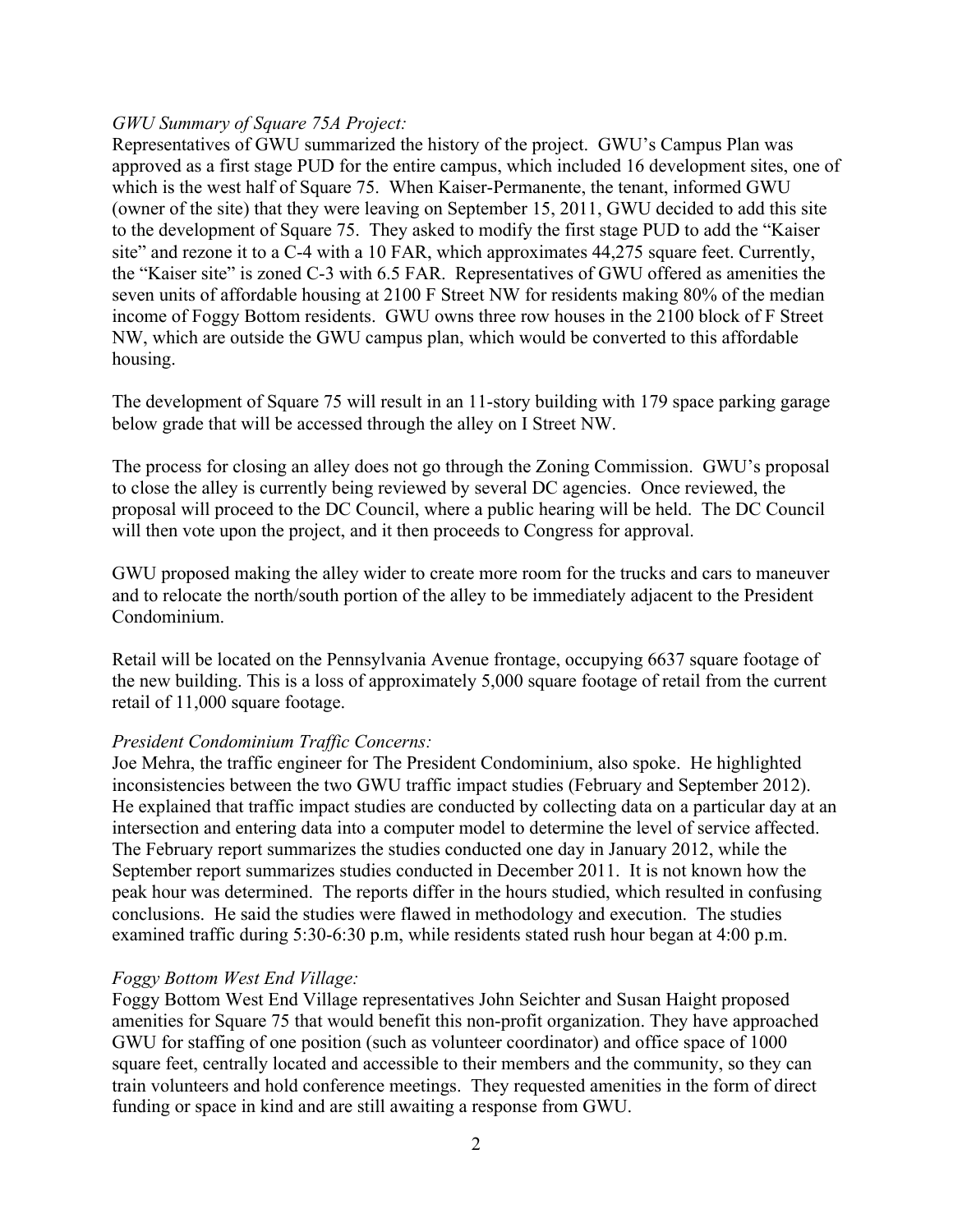### *Washington Metropolitan Area Transit Authority (WMATA):*

Steve Strauss, who is the DDOT WMATA representative, presented amenity options that would benefit WMATA. He recommended creating an escrow account for amenity monies. The Chair and representatives of GWU noted that such an escrow account would be difficult to administer under the zoning regulations as the amenity must be "delivered" by completion of the project. Mr. Strauss stated that the Foggy Bottom Metro Station is the  $8<sup>th</sup>$  busiest station, with 21,300 people boarding daily. It has only one entrance. Since 2007, WMATA had a conceptual design study for a second entrance at the southeastern corner of  $22<sup>nd</sup>$  and I Street NW, costing \$20-21 million. More information on this study can be found on wmata.com, planning study tab. The Foggy Bottom Metro Station is at the top of a priority list of metro stations in need of a second entrance. The addition of a second entrance to the Foggy Bottom Metro Station must be studied in terms of cost, use, and impact.

Mr. Strauss suggested electronic screens as a community amenity, showing where buses and trains are in real time, can be placed at the street level and at bus stations. The cost of a screen is \$50,000.

#### *President Condominium:*

Marty Sullivan, counsel for the President Condominium, reported that GWU's new settlement proposal is to temporarily leave the alley where it stands today, next to GWU's Rice Hall, and leave the decision for its permanent relocation for another day. GWU owns the entire Square 75, except the site of the President Condominium.

He added that he will have a site meeting with DDOT's traffic engineers to examine the site tomorrow. DDOT's concern is that the loading trucks and cars will be using the same alley, which will cause trying to enter the alley for office parking to back up into I Street NW while the trucks load and unload, causing traffic on I Street NW to be at a standstill for more than five minutes. This could be disastrous for pedestrians and vehicular traffic on I Street NW. DDOT does not conduct independent studies but reviews studies presented by the developer and may request additional information.

Mr. Sullivan emphasized that GWU gets the benefit of use of the relocated alley, but the President Condominium owners and residents incur the brunt of its impact. Mr. Sullivan added that a critical construction management agreement has not provided by GWU, even though he asked for it a week ago and was told it would be forthcoming. In addition, GWU's traffic report did not include a safety analysis, which is required as part of the impact study.

#### *Resident Concerns:*

The residents and owners of the President Condominium stated that the current location of the alley next to Rice Hall results in noise. Garbage trucks from Brown Ferris and other companies have entered the alley from 2:00 a.m. to 4:00 a.m., awakening residents and creating a public noise nuisance. The residents have called the police, but by the time they arrive, the trucks have gone. The residents have reported the trucks making excessive noise after 10:00 p.m. to the police, who have responded that it was acceptable because they were GWU contractors. The residents stated that GWU is not currently a good neighbor.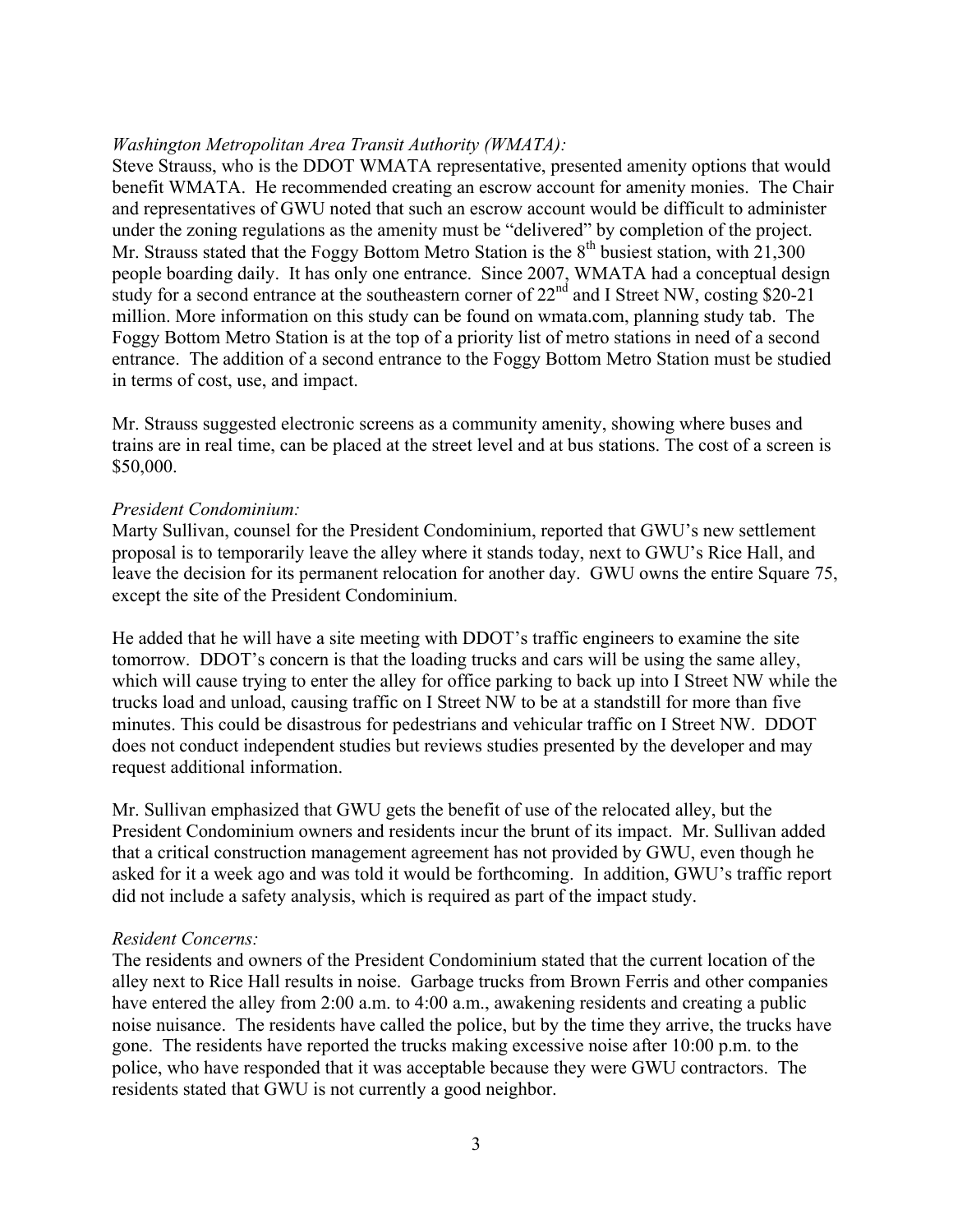Relocating the alley will affect the residents on the first three floors due to noise from cars and trucks utilizing the alley. The new building will have 179 parking spaces below grade, which will be accessed by cars and trucks 24 hours a day. There will be an increase in noise and air pollution from this traffic. Because of the increased noise and exhaust, tenants will move out and new tenants will be impossible to find. As a result, the President Condominium's property values will be devalued. When the GWU building on  $22<sup>nd</sup>$  Street NW was being constructed, cracks resulted in the foundation of The President Condominium. Residents are worried that this will occur again. In addition, the heat pump for some units will draw in polluted air from the alley.

The residents suggest moving the alley entrance to 21<sup>st</sup> Street or Pennsylvania Avenue, or farther east. They asked that the construction management agreement include plans for air quality and dust control.

The residents asked the Commission to not vote to support the development.

### *GWU response:*

Representatives of GWU responded by stating that the option of moving the alley entrance to Pennsylvania Avenue is out of the question because of a DC DDOT policy against curb cuts and access to loading or parking from Pennsylvania Avenue.

GWU explained their two traffic studies. They selected different peak hours, conducted counts on multiple days, added two intersections, took into account many activities of the neighborhood, including the following:

- the removal of the parking garage on H-I Streets and  $23<sup>rd</sup>$  Street NW;
- the construction of the new Science and Engineering Building on Square 55 (which will have a smaller below-grade parking) to be completed in 2013;
- the increase of students and faculty;
- the 179 cars that would be using the below-grade parking all day long, but mostly during in peak hours in the morning and evening.

Representatives of GWU also conducted video recordings of alley activity in 2011 and found that, on an average, two trucks (40-45' long) come in and out per day during midnight and 5 a.m., not during peak hours.

DDOT representatives asked that GWU narrow the alley to 20', but GWU said it could not make the alley any narrower than 22' in order to accommodate the size of trucks.

Representatives of GWU stated they have not responded to Foggy Bottom/West End Village because they were waiting the ANC resolution regarding amenities. GWU representatives thought that that continuous funding for space and staffing would violate the Zoning Commission's amenities criteria. In addition, the timing for the Village is immediate. However, GWU is considering this amenity.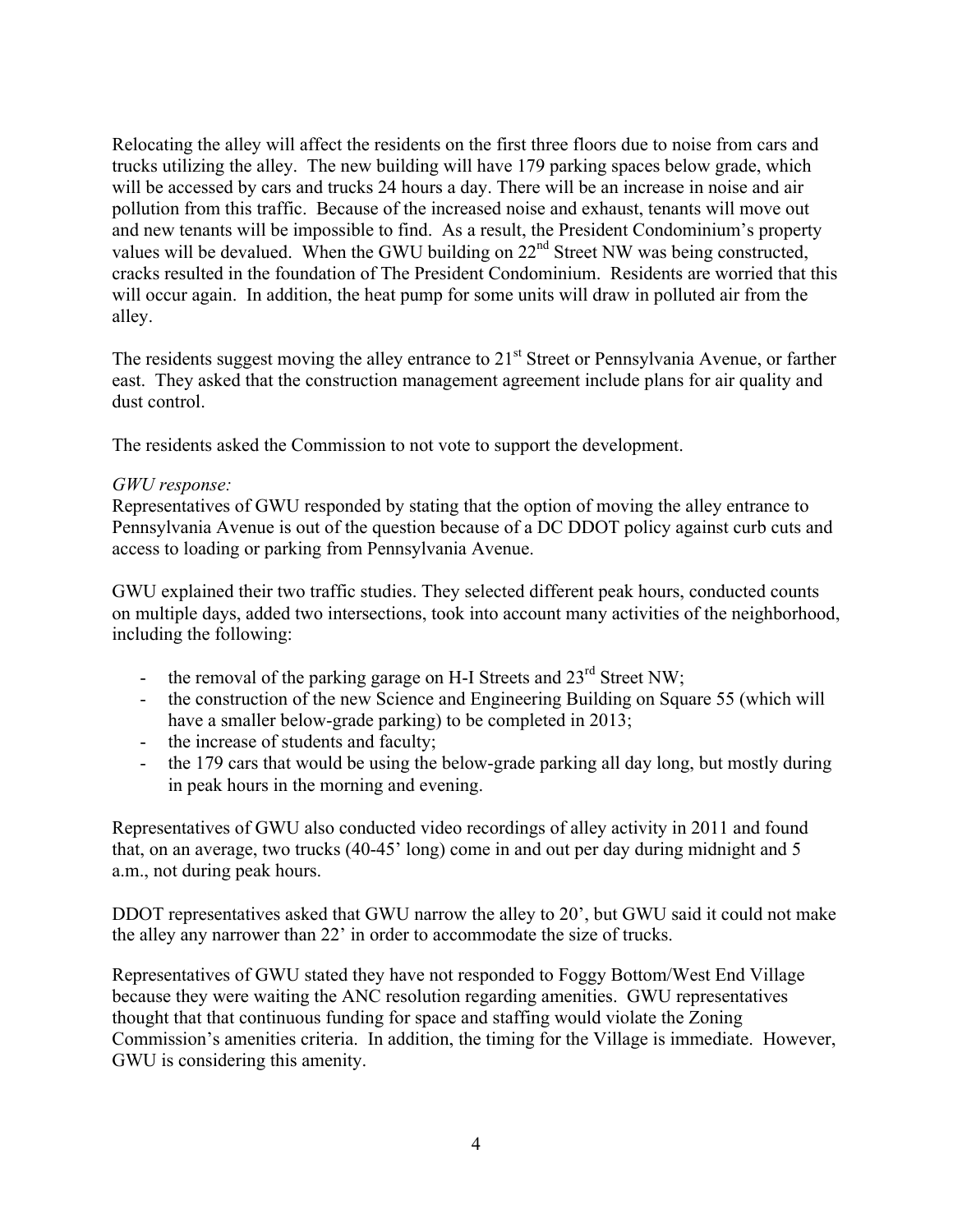#### *Commissioners' Views:*

Commissioner Corson stated that it was helpful to have DDOT talk about amenities that could benefit WMATA. He highlighted the fact that this evening was focused on the amenities that mitigate the impact of the new GWU building, specifically for the additional 44,000 square footage. He wanted to hear from owners of the President Condominium regarding the latest GWU settlement proposal. He added that he does not consider a construction management plan to be an amenity. Amenities are offered to mitigate the impact for a larger building than what was originally planned.

Commissioner Corson stated the Commission had to vote upon the proposal from GWU for Square 75 as it is presented tonight. He added that if the Commission votes to support this project, it would be undercutting the settlement discussions between the counsel to the President Condominium and GWU.

Commissioner Coder asked about the delivery management policy. She was told that the townhouses adjacent to The President Condominium receive their own deliveries. However, these townhouses will be torn down, resulting in one delivery site. Deliveries will be merged and consolidated and will be conducted between 7:00 a.m. to 6:00 p.m. Special deliveries will be made by special arrangements between 6:00 p.m to 10:00 p.m. DC ordinances prohibits delivery after 10:00 p.m. There will be regular trash pickup schedule for the new office building. Commissioner Coder asked about the environmental impact study for the loading dock and alley.

Chair Harmon stated that she had been involved in construction projects with more rigorous construction management agreements, which included terms for hours of construction, noise levels, and washing windows during construction and then summarized the main points of tonight's discussion.

Chair Harmon read the draft resolution, opposing GWU's zoning application and recommending that the Zoning Commission deny the application until GWU mitigates concerns and offers a stronger amenities package.

Commissioners provided changes and amendments to the resolution. Chair Harmon made a motion to accept the resolution with suggested changes. Commissioner Coder stated she would abstain from the vote, since she is on the Board of Foggy Bottom West End Village. Commissioner Galka seconded the motion, which was voted upon and passed**. (VOTES: 3-0-1.)** (Attachment 1)

### **Administration**

### **Adoption of ANC 2A Minutes**

Chair Harmon stated the minutes of ANC 2A of July 10, July 11, July 18 and August 15, 2012 would be voted upon at the next ANC 2A meeting. Chair Harmon stated the 4<sup>th</sup> quarterly report 2012 will also be voted upon at the next ANC 2A meeting.

The remainder of the items of the agenda were postponed to the next ANC 2A meeting.

The ANC 2A meeting was adjourned 9:08 pm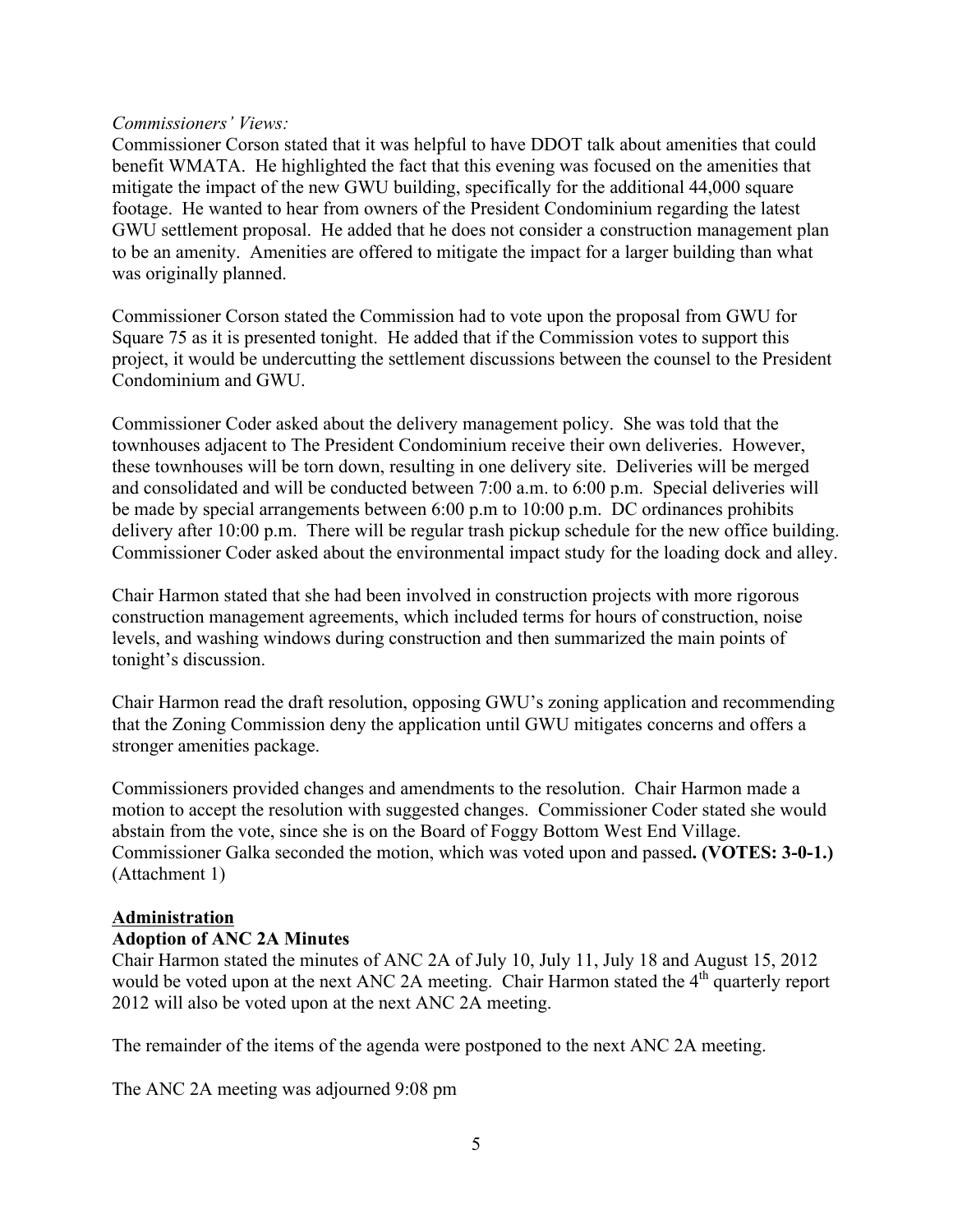## **ATTACHMENT 1 – RESOLUTION OF SQUARE 75A regarding Modification of First Stage PUD & Second State PUD & Closing of Public Alley**

Government of the District of Columbia Foggy Bottom and West End Advisory Neighborhood Commission 2A



 $c$ /o West End Library 1101 24<sup>th</sup> St., N.W. Washington DC 20037

November 5, 2012

Anthony Hood Chairman D.C. Zoning Commission 441 4th Street, NW, Suite 210 Washington, DC 20001

> **Re: Z.C. Case No. 06-11G/06-12G Application of The George Washington University ("GWU") for Modification of a First Stage PUD & Second Stage PUD & Closing of a Public Alley ("Application") Square 75, Lots 23, 33, 34, 41, 42, 47, 863**

Dear Chairman Hood and Members of the Commission:

The Foggy Bottom and West End Advisory Neighborhood Commission ("ANC") 2A has examined the above-referenced Application and has also heard a formal presentation of the Application by GWU officials and received community input at a regularly scheduled ANC meeting with a quorum present on November 1, 2012, at which meeting, with four of the six commissioners present constituting a quorum, ANC 2A unanimously,<sup>1</sup> with one abstention, adopted the following resolution regarding "Square 75A – Modification of a First Stage PUD & Second Stage PUD & Closing of a Public Alley:

WHEREAS, The George Washington University ('GWU') proposes to redevelop the 2100 block of Pennsylvania Avenue NW and Square 75 in order to build a 130 foot tall commercial office building for investment purposes, necessitating amendment of GWU's omnibus Planned Unit Development ("PUD")(covering 20 squares), approved by the Zoning Commission in Order No. 06-11/06-12; Z.C. Cases No. 06-11 and 06-12 on March 12, 2007 ("Foggy Bottom Campus Plan");

WHEREAS, this added density caused by GWU's proposed amendment of its omnibus PUD also requires amendment of the Foggy Bottom Campus Plan to ensure that the extra Floor Area

 $\frac{1}{1}$ <sup>1</sup> Commissioner Coder abstained from the vote; however, abstention would not affect the existence of a quorum.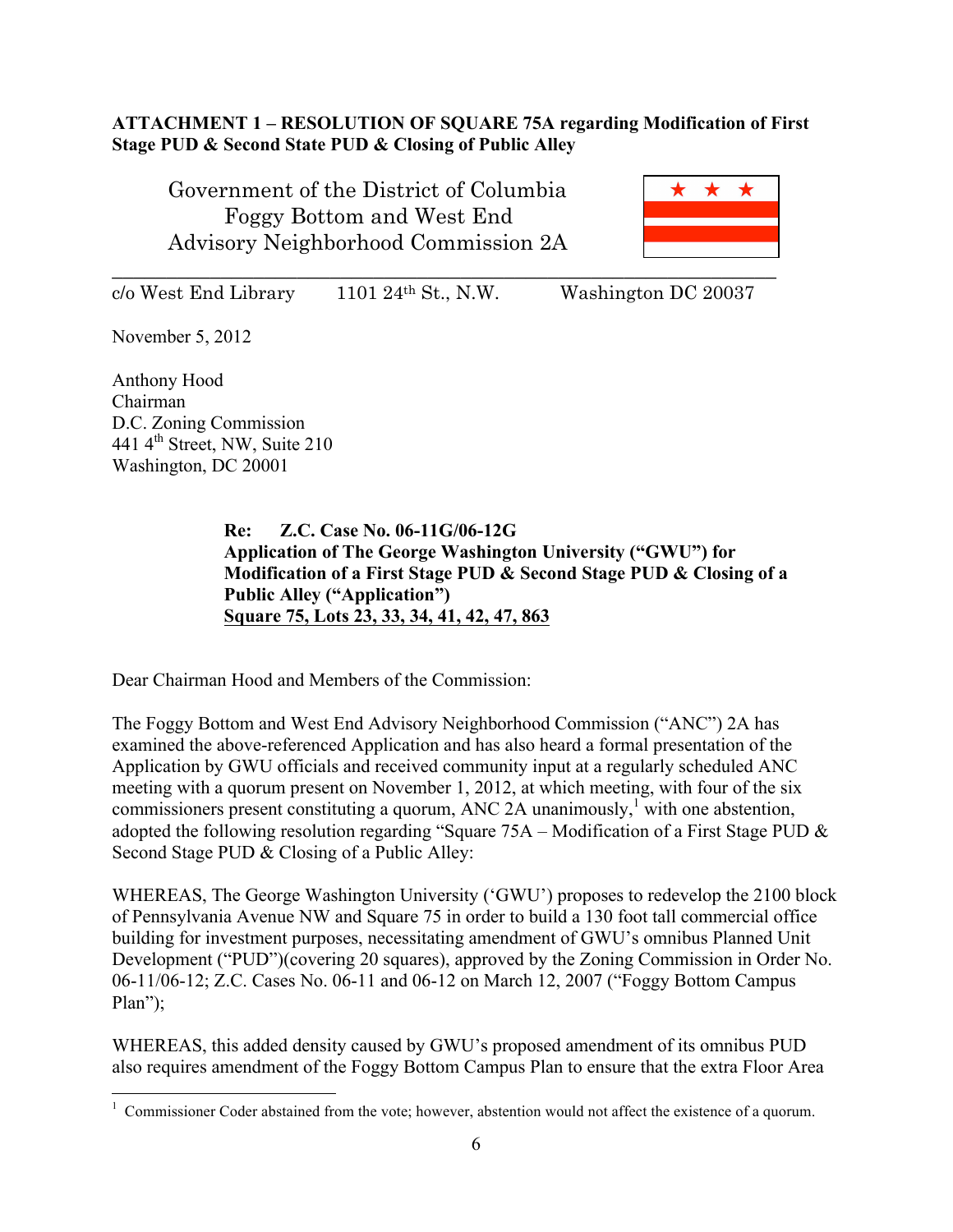Ratio ("FAR") for the added density in Square 75 is included in the cumulative cap for the entire Foggy Bottom campus;

WHEREAS, this development represents a further use by GWU of its property for non-academic uses,

WHEREAS, residents of The President Condominium building at 2141 I Street, N.W. stand to be adversely impacted by this development due to GWU's proposed relocation of an existing alleyway to a position immediately adjacent to their building:

WHEREAS, The President Condominium was built in 1941, long before the Zoning Commission's approval of the Foggy Bottom Campus Plan; thus, current residents and owners did not foresee the adverse impacts of this proposed development, which would move a public alley intended to accommodate several hundred motor vehicles per day, emitting exhaust and noise directly next to their residences, thereby devaluing their property and destabilizing their peace, quiet, and enjoyment of the use of their residences, particularly when considering the eventual enlargement of Rice Hall, which will be a 110 foot high building abutting that relocated alley adjacent to The President Condominium;

WHEREAS, the circulation plan proposed within the alley system behind the proposed building, besides having to handle hundreds of auto trips per day, will also handle loading for a large amount of commercial space, and the paths for the auto entrance and loading docks intersect in such a way that assures traffic congestion within the relocated alley adjacent to The President Condominium as well as spilling out on this block of I Street;

WHEREAS, this traffic condition, especially when combined with other proposed GWU development plans in the immediate neighborhood, will lead to an intolerable situation for vehicle traffic and a hazardous condition for pedestrians;

WHEREAS, while GWU bears all of the benefits of the alley relocation and the additional density and only GWU properties benefit from the use of this alley (save for minimal use by the President for loading), the President Condominium bears almost all of the burden of the negative effects of the proposed relocation and greatly increased activity in that alley;

WHEREAS, GWU has proposed to replace the current, three story, distinctive townhouses, which provide character to the neighborhood and which currently abut The President Condominium on I Street NW, with a directly adjacent alley, which will accommodate traffic for a substantial office project, and a 130 foot office building that will dwarf and block out light and air to The President Condominium, further diminishing the property values of residents and their peace, quiet, and enjoyment of the use of their residences;

WHEREAS, row houses currently on the proposed development site on Pennsylvania Avenue NW have for several decades contained quality, affordable, neighborhood-oriented dining establishments that have played a prominent role in the community;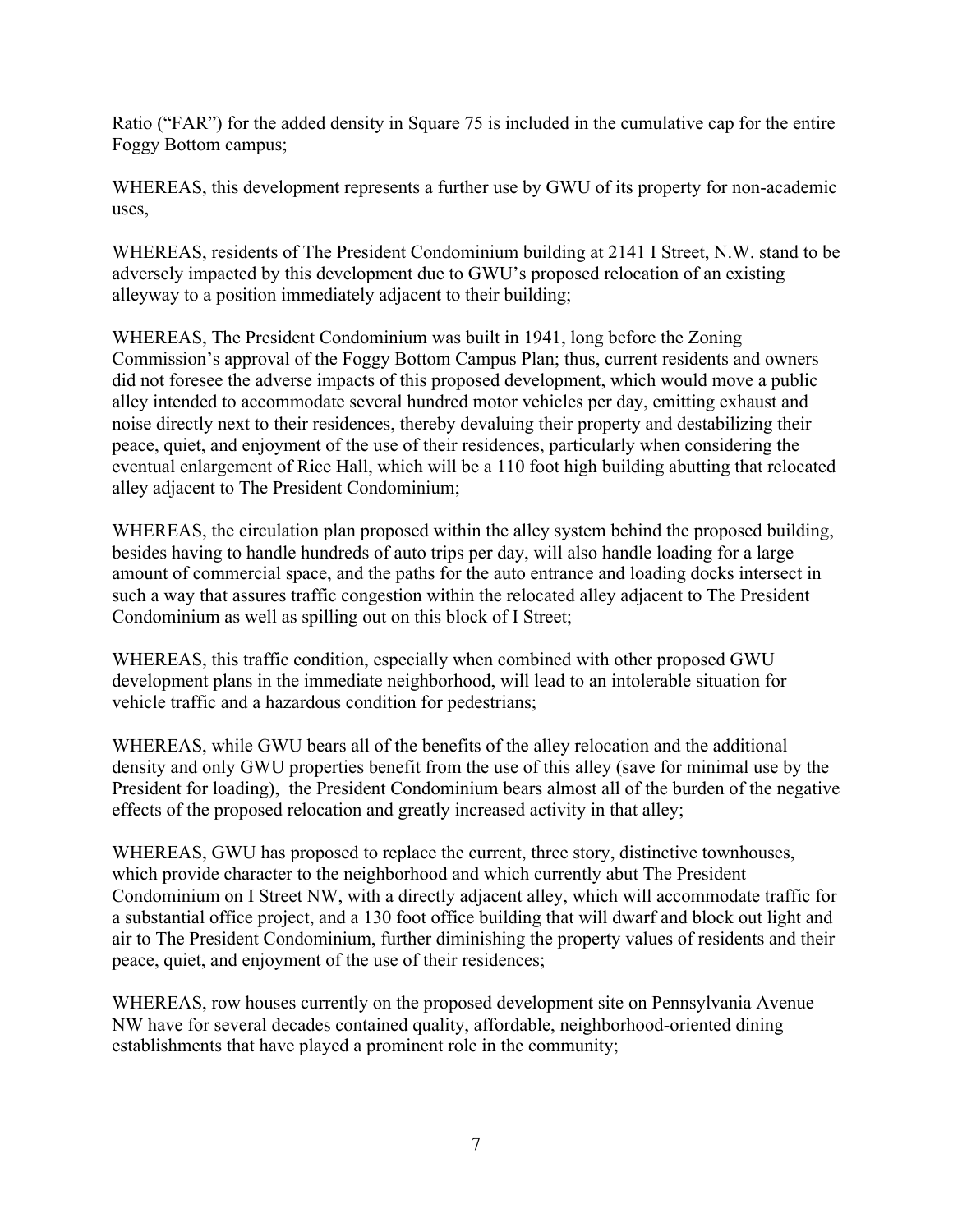WHEREAS, the neighborhood desires active, street level retail on the 2100 block of Pennsylvania Avenue NW that operates both during business hours and during the evening to ensure vibrant street life and pedestrian safety;

WHEREAS, the current retail on the 2100 block of Pennsylvania Avenue NW is 11,000 square feet and GWU's amended application is for 6637 square feet of retail on Pennsylvania Avenue NW;

WHEREAS, the seven units of affordable housing on the 2100 block of F Street NW expected to be proffered by GWU, pursuant to a request by the Office of Planning, should be administered by DC Department of Housing & Community Development ("DHCD") instead of GWU to ensure that the occupants are not affiliated with GWU but are the truly in need of affordable housing;

WHEREAS, the value of the additional density of 44,000 square feet, *over and above what was preliminarily approved in the Campus Plan approval,* combined with the impact to the immediate neighbors, is substantial enough to justify a strong package of community amenities and a serious attempt at the mitigation of The President Condominium's concerns:

**Therefore be it resolved** that the Foggy Bottom and West End Advisory Neighborhood Commission opposes the GWU's Square 75 Application and recommends that the Zoning Commission deny the Application until such time as the Applicant agrees to the following amenities and mitigation requirements;

**Be it further resolved** that GWU must amend not only its omnibus PUD, but also the Foggy Bottom Campus Plan to ensure that the extra FAR for the added density in Square 75 is included in the cumulative FAR cap for the entire Foggy Bottom campus;

**Be it further resolved** that GWU must commit to having nighttime-active, street-level retail along the 2100 block of Pennsylvania Avenue NW, which not only enhances the neighborhood, but also will provide pedestrian safety;

**Be it further resolved** that the Foggy Bottom and West End Advisory Neighborhood Commission opposes GWU's proposed location of the alley directly adjacent to The President Condominium and requests GWU to locate the alley at such a distance far enough away from the President Condominium that the alley it does not adversely impact The President Condominium;

**Be it further resolved** the amenities package and mitigation package of affordable housing and ground level retail on the 2100 block of Pennsylvania Avenue NW currently proffered by GWU does not address the adverse impacts of this project on The President Condominium and the surrounding community:

**Be it further resolved** that the Foggy Bottom and West End Advisory Neighborhood Commission requests that the Zoning Commission require GWU to provide additional substantial amenities to benefit the directly impacted community, including but not limited to the following, in the order of the Commission's preference: